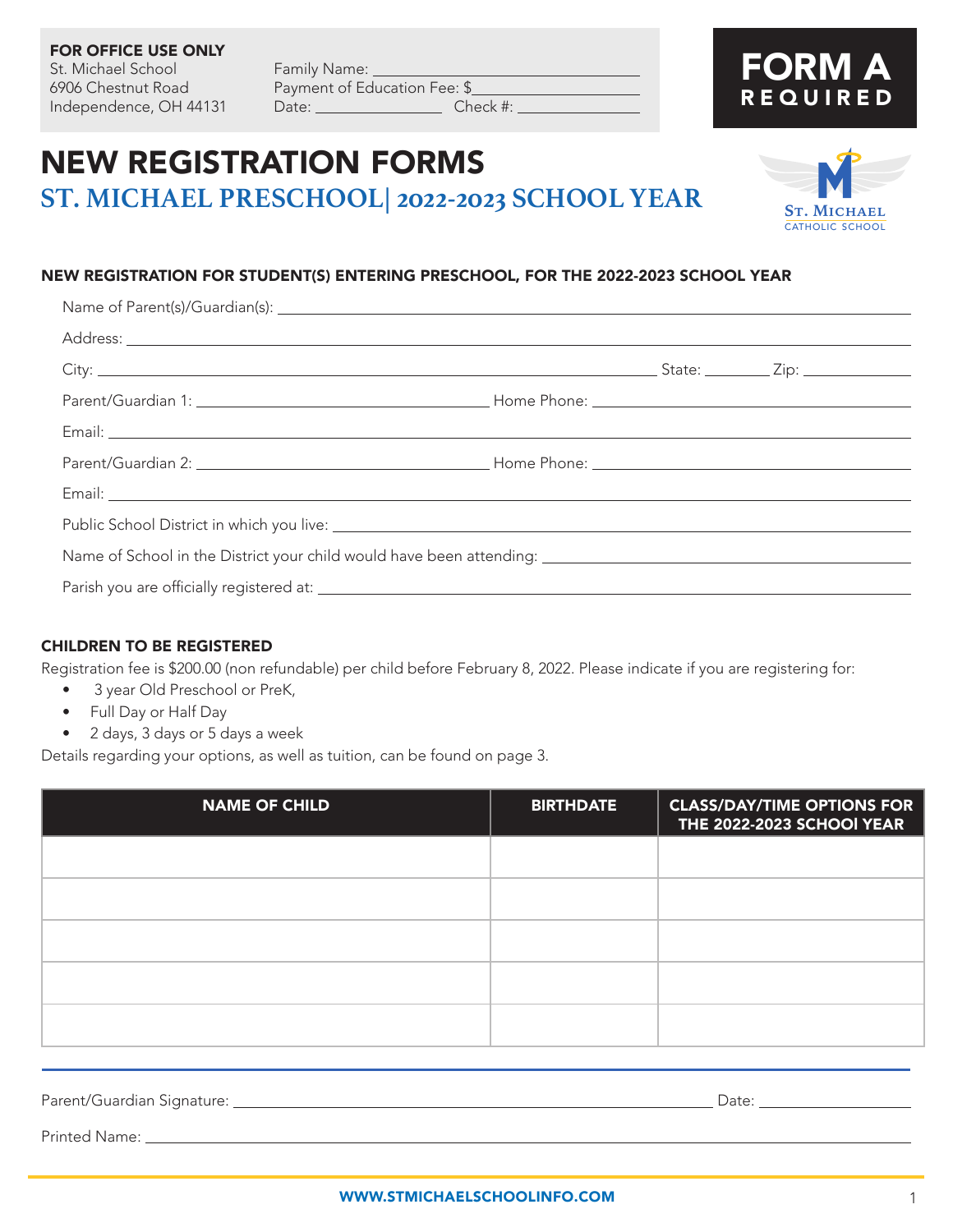### NEW REGISTRATION FORMS **ST. MICHAEL PRESCHOOL| 2022-2023 SCHOOL YEAR**

PLEASE NOTE: Prompt registration is necessary for all grades. Our decisions regarding the contracting of teachers depend on number of students we have for each grade. Our determination of staff size/number of classrooms per grade is determined by how many students are committed to St. Michael School by February 8, 2022. This is the reason the registration fee is non-refundable. After this date, we cannot guarantee an opening for your child. Please respond promptly. If you are in need of financial help, in grades Pre-k-8, please contact us. All information is kept confidential.

### PLEASE READ CAREFULLY

- 1. Our Family understands that our relationship with St. Michael School is contractual and contingent on our cooperation with the philosophy, policies and procedures detailed in the current handbook.
- 2. If my family does not complete the school year due to unforeseen circumstances, I accept the school's fair judgment of reimbursement/suspension of payment.
- 3. Requesting that my child/ren attend St. Michael School, I willingly take on a commitment to the Tuition Agreement I have selected as applicable and feasible for my family and I understand that I am obligated to meet this payment schedule.
- 4. We also understand that this Agreement is for the 2022-2023 academic year only, and that continued attendance at St. Michael School will be determined according to stated policies and procedures.

MOST IMPORTANTLY, we agree to our obligation to raise our children Catholic because as parents, we are the primary educators of our children in the Faith. This includes the following:

- 1. We understand that part of being Catholic means attending, supporting and participating in our registered parish. Our child/children will learn from our example of active membership by weekly Mass attendance.
- 2. We understand that attending a Catholic school indicates that a faith-filled education is important to us. As such, we should be living, speaking and behaving in a way that is reflective of the tenants of Christianity, and is respectful of all other faiths.
- 3. We understand that a Catholic atmosphere in the school is vital. We expect to be treated with kindness and professionalism. Likewise, we agree to follow school procedures. Finally, we agree to speak and behave in a way befitting a Catholic spirit.

Parent/Guardian Signature Date



catholic school

### FORM A REQUIRED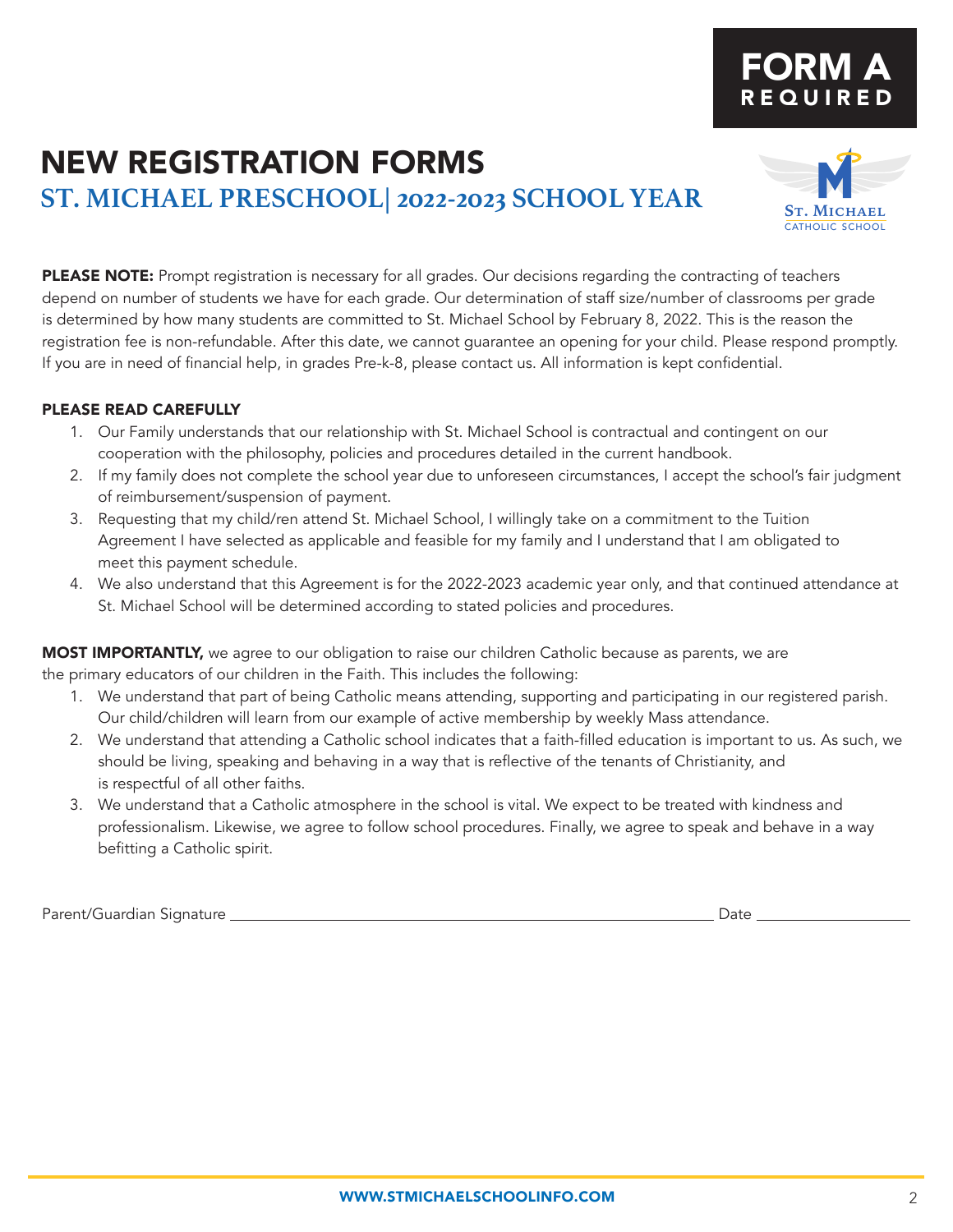# NEW REGISTRATION FORMS TUITION AGREEMENT

**ST. MICHAEL PRESCHOOL| 2022-2023 SCHOOL YEAR**

### TUITION INFORMATION FOR THE 2022-2023 SCHOOL YEAR

We recognize the financial commitment by our families to send their children to Catholic Schools is significant, and we are committed, under the guidance of our Principal, Pastors, and St. Michael and St. Basil Finance Committees, to ensuring that we have maximized the effectiveness of your tuition dollars and eliminated unnecessary expenses. That said, it actually costs St. Michael Catholic School approximately \$7,500 to educate per pupil, at current enrollment levels. The generosity of St. Michael and St. Basil Parish covers the difference between actual per pupil cost and tuition paid per student. We remain thankful for their continued support of the ministry of Catholic education.

PRE-K

Tuition for the 2022-2023 school year for students in Preschool and Pre-K\*\*:

### 3 YEAR OLD PRESCHOOL

- All day, 3 days per week **\$2,900**
- Half-day, 3 days per week (AM) **\$2,200**
- Half-day, 2 days per week (AM or PM) \$2,000

### *\*\*A \$100 supply fee will be collected, upon acceptance, from students in Preschool and Pre-k.*

*please continue on the following page*

• All day, 5 days per week **\$4,300** All day, 3 days per week **\$2,900** • Half-day, 5 days per week (mornings) \$2,450



# FORM B REQUIRED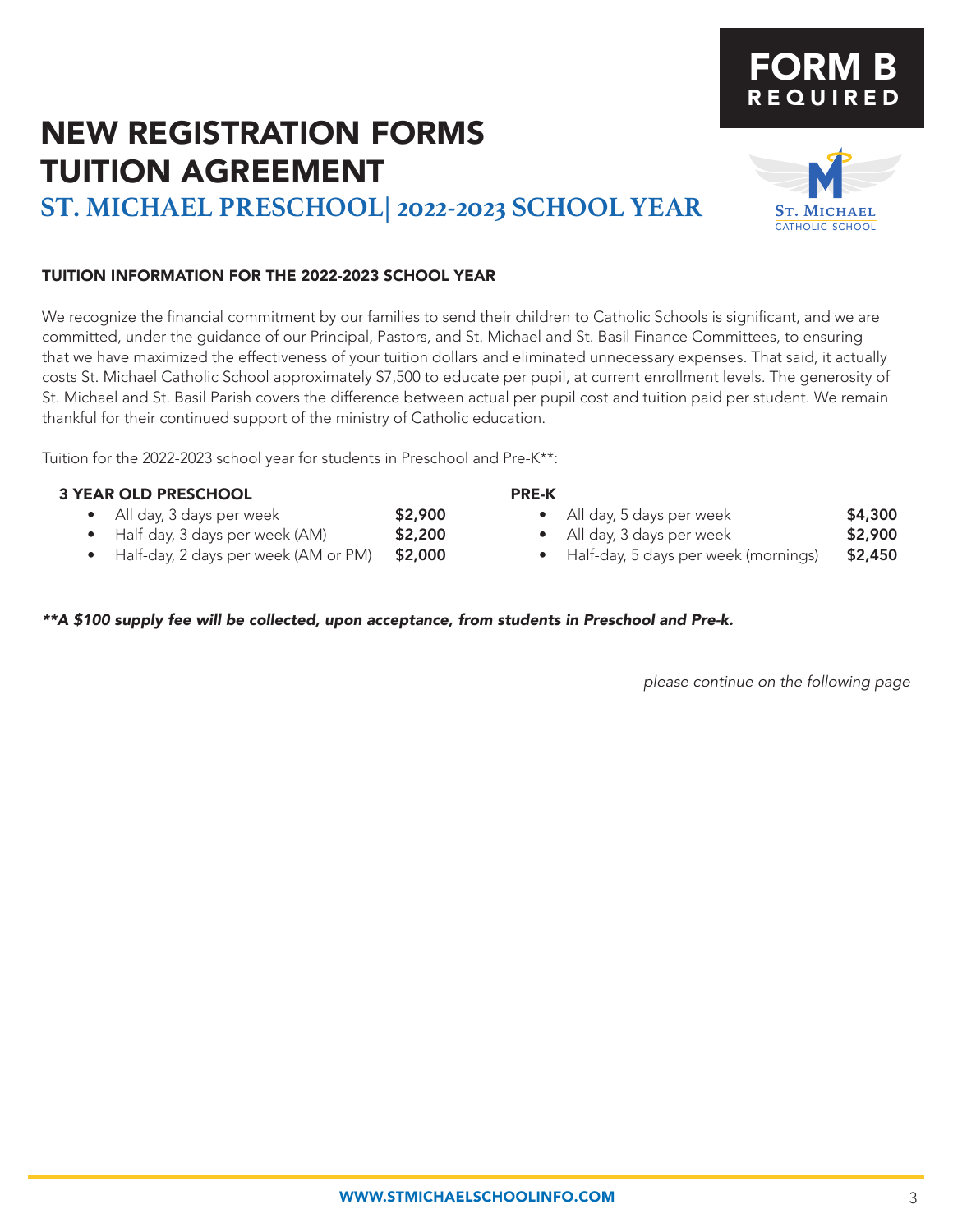## NEW REGISTRATION FORMS TUITION AGREEMENT

**ST. MICHAEL PRESCHOOL| 2022-2023 SCHOOL YEAR**

This agreement shows Family Tuition before Parish/School/Diocesan financial assistance have been applied. If additional assistance is awarded, a revised financial agreement will be sent to your family to sign and return to the St. Michael Rectory.

Family Name: Date:

### PLEASE LIST STUDENT(S) AND GRADE(S) FOR THE 2022-2023 SCHOOL YEAR:

| <b>NAME OF CHILD</b> | <b>CLASS/DAY/TIME OPTIONS FOR</b><br>THE 2022-2023 SCHOOI YEAR |
|----------------------|----------------------------------------------------------------|
|                      |                                                                |
|                      |                                                                |
|                      |                                                                |
|                      |                                                                |

I agree to pay St. Michael Catholic School the tuition and all fees for the attendance of my child(ren) as established by the school for the 2022-2023 school year. I elect to pay the tuition and fees as follows.

### PLEASE MARK PREFERRED PAYMENT METHOD(S):

**One Full Payment** by cash or check. Please make checks payable to *St. Michael School.* 

Full payment is due by July 21, 2022.

10 Monthly Payments through ACH\*. A voided check must be submitted with these papers. Payments will be deducted on the 15th of each month starting August 15, 2022 – May 15, 2023. If the 15th falls on a weekend, the payment will be pulled on that following Monday)

### ADDITIONAL TERMS AND CONDITIONS

- 1. I agree that all payments owed under this Agreement will be paid by the due date corresponding to the payment method(s) selected above. I understand and agree that, regardless of what payment option is selected, I am personally responsible for the payments and for ensuring that the tuition and fees are paid in full. Should I be late in making any payment, I understand that the following process will be followed:
	- I, and the other parents/guardians (if they are not me), will be notified of any payment not received.
	- A \$15 late fee will be assessed.
	- I will be given 7 calendar days to bring the account to current status or meet with school administration to have an adjusted payment agreementapproved (not a guarantee and must be in writing and signed by the Parish pastor).
	- If, within 7 calendar days, the account is not brought to current status, and an adjusted paymentagreement is not agreed upon and approved by school administration, the student enrollment will cease at the end of the current quarter, and the school may immediately take any action available and consistent with applicable law in order to collect unpaid tuition owed by me/us including but not limited to limiting access to field trips and extra-curricular activities,withholding academic transcripts, referral to a collection agency, and/or the institution of a civil lawsuit to recover the unpaid balance.

*please continue on the following page*

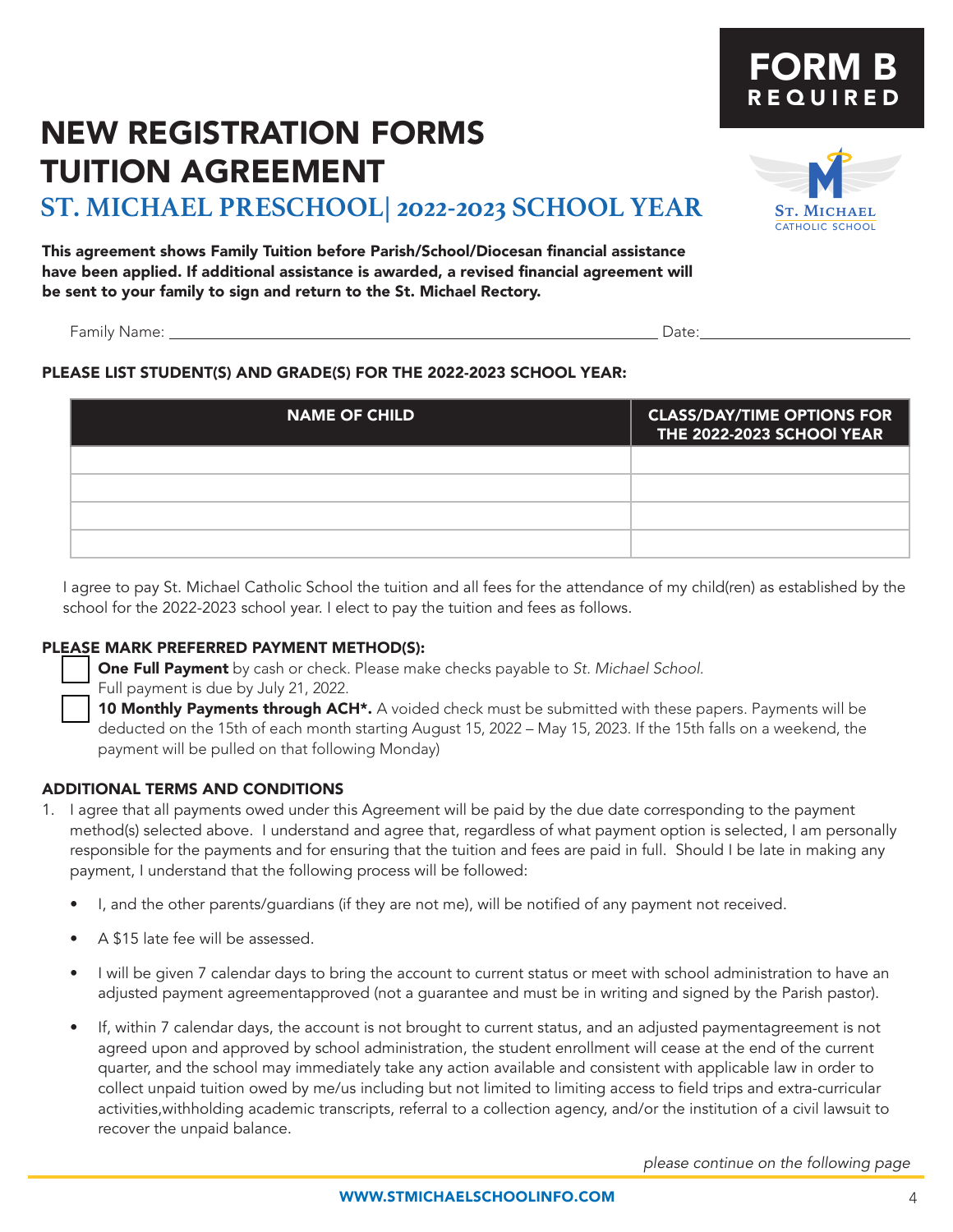# NEW REGISTRATION FORMS TUITION AGREEMENT

### **ST. MICHAEL PRESCHOOL| 2022-2023 SCHOOL YEAR**

- 2. Any family with an unpaid Tuition and/or Fees balance for the current School Year will not be allowed to register for the following School Year and School records, diplomas or transcripts will not be released until the current year's Tuition and fees are paid, unless special arrangements have been made in writing and signed by Parish pastor.
- 3. Prepaid Tuition will only be refunded in full if written notice of cancellation is received by the School before the first day that classes for the School year are scheduled to start. The Registration Fee are non-refundable.
- 4. Once the School year begins, Tuition refunds are made on a quarterly/prorated basis. A letter of withdraw is required stating the date of the students last day. Please contact: Christine in the rectory office.
- 5. The Student(s) and Student's parents/guardians agree that they and their child(ren)/ward(s)will abide by the policies and guidelines as stated in the School handbook.
- 6. Returned checks: If two checks are returned for insufficient funds, the school will no longer accept personal checks and you will be required to pay in cash, or with a certified check from a local bank.
- 7. I understand that the School will not reserve a place for mychild(ren) for the upcoming school year until after I have returned a completed and signed Tuition Agreement, plus the registration fees and, if applicable, an agreement has been created for semi-annual or monthly tuition payments. I further understand that my child's/children's eligibility for enrollment is conditioned upon (1) his/her/ successful completion of the current School Year; (2) full payment of all Tuition and fees owed for the currentand/or prior School Years; and (3) acceptance by the school. I understand that the School reserves the right to deny admission or enrollment for any lawful reason.

### By signing below, I agree that I have read and understand all of the terms and conditions contained in this agreement, and I agree to be personally bound by those terms and conditions.



FORM B REQUIRED